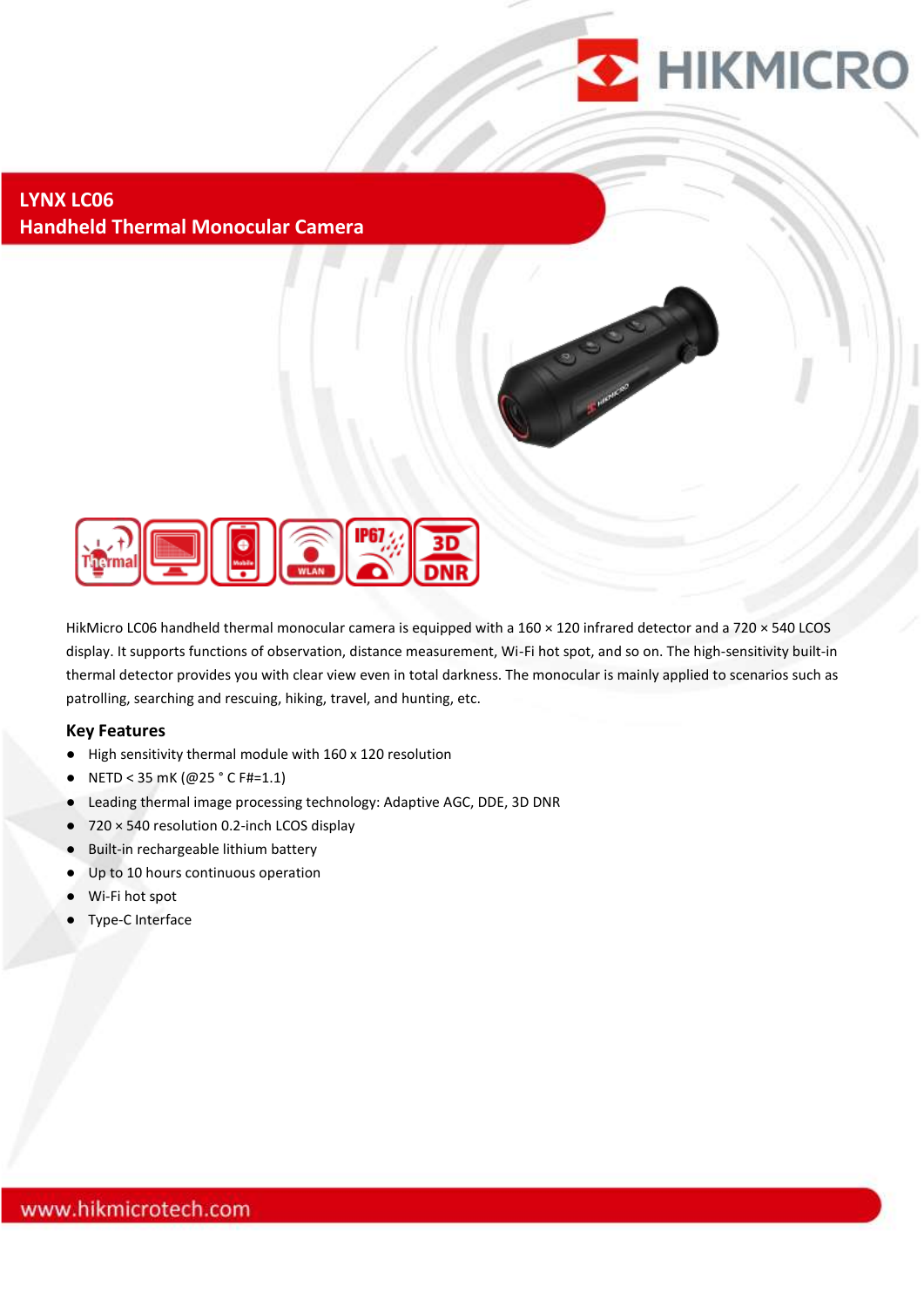

# **Specification**

# **· Specification**

| <b>Thermal Module</b>            |                                                                      |
|----------------------------------|----------------------------------------------------------------------|
| Image Sensor                     | VOx Uncooled Focal Plane Arrays                                      |
| Resolution                       | $160 \times 120$                                                     |
| Frame Frequency                  | 50 Hz                                                                |
| Pixel Interval                   | $17 \mu m$                                                           |
| Response Waveband                | 8 µm to 14 µm                                                        |
| <b>NETD</b>                      | Less than 35 mK (@25°C), F#=1.1                                      |
| Focal Length                     | 6.2 mm                                                               |
| <b>IFOV</b>                      | 2.74 mrad                                                            |
| Field of View                    | $24.7^{\circ} \times 18.7^{\circ}$ (H $\times$ V)                    |
| Aperture                         | F1.1                                                                 |
| <b>Image Display</b>             |                                                                      |
| Monitor                          | 0.2 inch, LCOS, 720 × 540                                            |
| Palettes                         | Black Hot, White Hot, Red Hot, Fusion                                |
| FFC (Flat Field Correction) Mode | Auto, Manual, External Correction                                    |
| Digital Zoom                     | $1 \times 2 \times 4 \times$                                         |
| <b>Smart Function</b>            |                                                                      |
| <b>Hot Track</b>                 | Yes                                                                  |
| <b>Detection Range</b>           | 219 m                                                                |
| System                           |                                                                      |
| Storage                          | Built-in memory module (8 GB)                                        |
| Record Video                     | Yes                                                                  |
| Capture Snapshot                 | Yes                                                                  |
| Wi-Fi                            | Yes                                                                  |
| <b>Standby Mode</b>              | Yes                                                                  |
| <b>Power Supply</b>              |                                                                      |
| <b>Battery Type</b>              | Rechargeable Lithium Battery                                         |
| <b>Battery Operating Time</b>    | 10 hours continuous running with CVBS and Wi-Fi hot spot off (@25°C) |
|                                  | 7.5 hours continuous running with CVBS and Wi-Fi hot spot on (@25°C) |
| <b>Battery Capacity Display</b>  | Yes                                                                  |
| General                          |                                                                      |
| Power                            | 5 VDC/2 A, 1.5 W, Type-C Interface                                   |
| Work Temperature/Humidity        | From -20 °C to 55 °C (-4 °F to 131 °F); Humidity: 90% or Less        |
| Protection Level                 | <b>IP67</b>                                                          |
| Dimension                        | 158.3 mm × 61 mm × 57 mm (6.23" × 2.40" × 2.24")                     |
| Weight                           | 250 g (0.55 lb)                                                      |